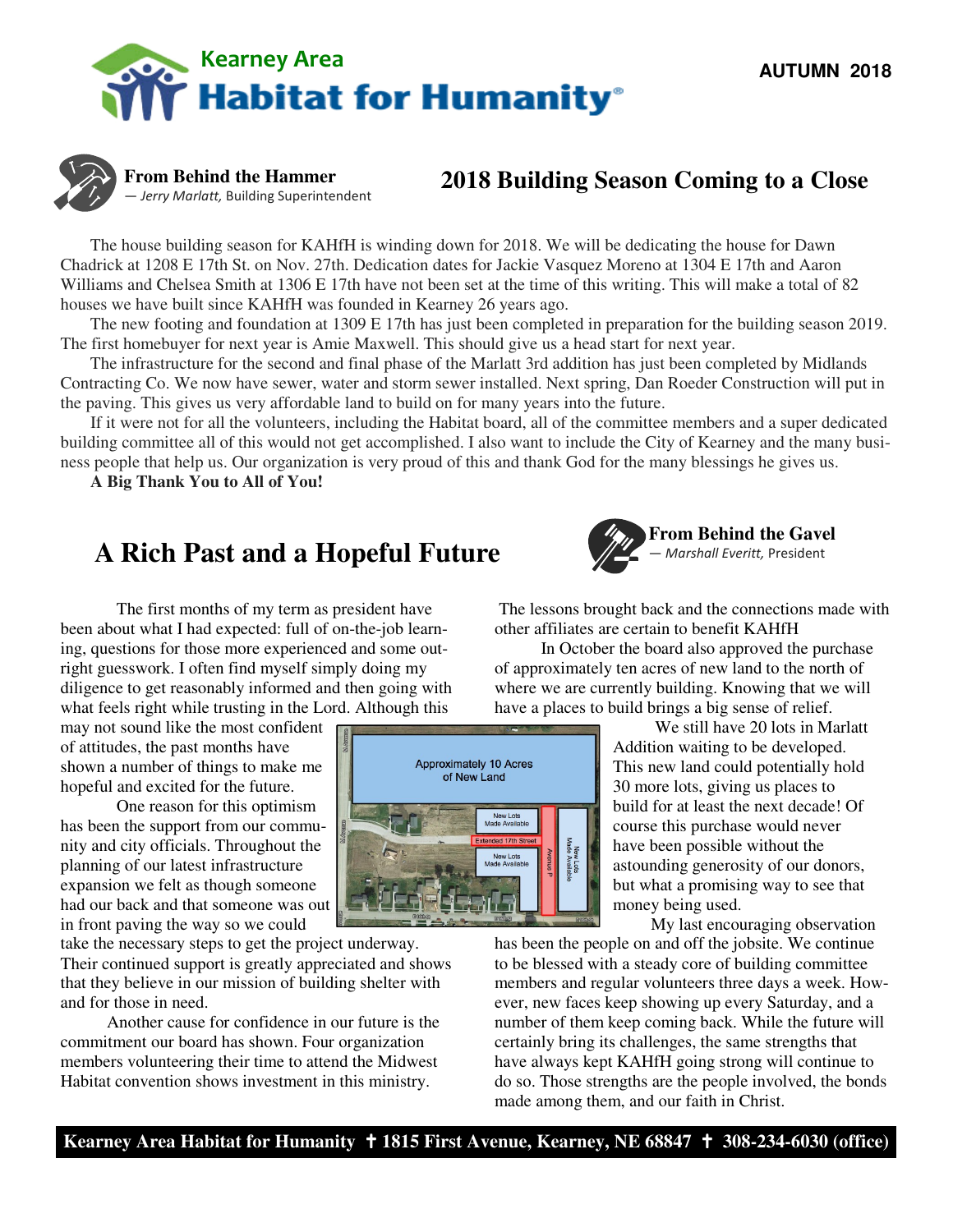### **Midwest Habitat Networking Benefits Our Local Board**

On October 23rd-25th, four members of KAHFH took the opportunity to travel to Des Moines, Iowa to attend the Midwest Habitat Networking Convention. They attended a number of speakers resentations and breakout sessions full of information and connections that can be brought back to our own affiliate. Here's what they had to say about the trip!

"First of all, THANKS to the Board of Directors and the donor for encouraging and allowing us to attend the Midwest Habitat Networking Convention! We were encouraged by hearing what we do well and challenged by ways we can improve as an affiliate. We were inspired by Clive Rainey as he shared the very beginning stories of Habitat. We were enthused to hear the vision of Habitat regarding housing advocacy. We learned how to better engage volunteers and meet the needs of our homebuyers. We were exposed to new building procedures and materials. Habitat for Humanity International was a visible anchor and we learned more about compliance and resources available."

Respectfully: *Paul Bartlett, Debra Fox, Margaret Messbarger, Ken Mumm*



## **Moving Paynes**

 "To those whom much is given, much is expected." This old adage is something that two longstanding volunteers for Kearney Habitat have truly taken to heart and demonstrated for many years. Rodger and Kay Payne, who began working with Habitat in 1989 while helping with a youth group build in Des Moines, will be packing up their tools and moving to Boston to be closer to family this fall.

 A trip across the United States is not uncommon for these two because they have participated in care-a-

van builds and sponsored youth group builds in twelve different states, including Nebraska where they organized a carea-van build right here in Kearney. Rodger and Kay have also taken their skills and caring hearts abroad for international builds in Vietnam, Romania, Haiti, Costa Rica, and Trinidad and Tobago. It seems like nothing can stop these two once they get the volunteer and travel bug!

 The Paynes describe the camaraderie between the volunteers and homeowners as one of the factors that has drawn them back to the build site every Saturday. Kay's favorite part has been seeing the homeowners blossom throughout the build season and the pride they have in their homes. Rodger echoed her sentiments and added that his favorite memories are hearing the responses of the homeowners after they receive their keys.

Rodger and Kay both discussed the friendships among the volunteers as a major reason they kept helping. Well, their friendship is part of what has kept me around too. When I first started volunteering in college with different groups from UNK, it was Rodger who made me feel welcome right away. I was helping paint the siding, when Rodger stuck his head out the window and yelled, "Katie!?" Now, I was pretty sure he meant me, but my name is not Katie. Regardless, I went inside to see what he needed. After coming back to volunteer with Habitat when I moved back to Kearney, I have appreciated Kay's friendship and expertise more and more. She always has a welcoming smile and wants to know how you are doing. She also is one of my go-to people when I have a question about options for the homeowners. I will definitely miss seeing and talking to both of them on a weekly basis.

The Paynes will continue to help with Habitat in Boston because there is a build site and a ReStore a few miles from their new home. When asked what they would like to share with the Habitat family, they responded without hesitation, "We're going to miss you a whole, whole lot." So after their countless hours spent building new homes for people in Kearney, we wish them all the best as they move into a new home of their own. Our Habitat family is going to miss you a whole, whole lot too.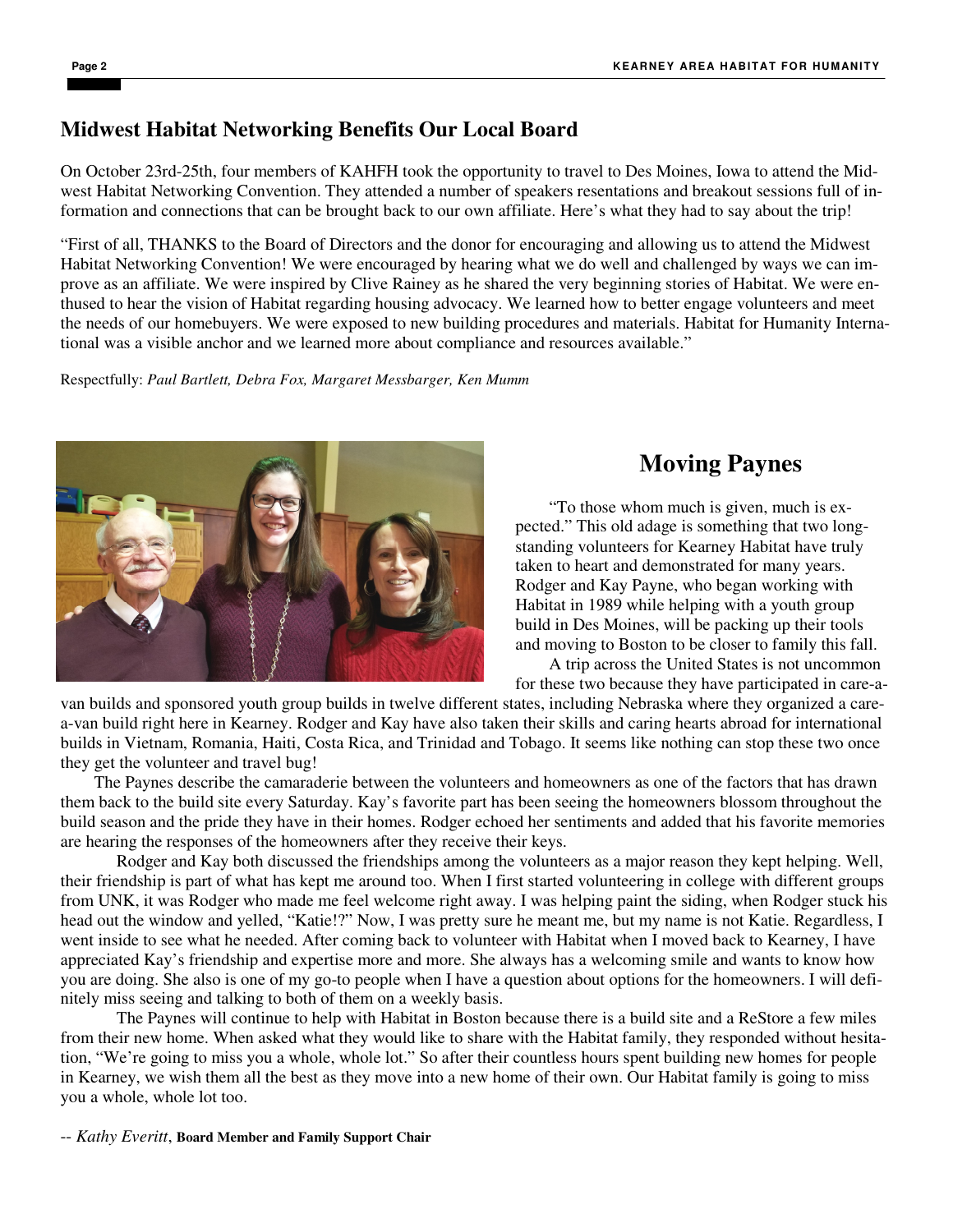# **Can You Find It In Your Heart to Give to Habitat?**

### DONATING YOUR IRA DISTRIBUTIONS TO A CHARITY

Are you aware of the term QUALIFIED CHARITABLE DISTRIBUTION (QCD) ?

Individuals can donate up to \$100,000 per year directly from a traditional or Roth IRA to qualified charities such as Kearny Area Habitat for Humanity! This is attractive to some investors because QCDs can be used to satisfy required minimum distributions (RMDs) from an IRA without having the distribution included in their income.

A qualified charitable distribution may be made when the IRA holder is age 70 1/2 or older, directly from the IRA to a qualified charity. Making a QCD provides an opportunity to make a charitable contribution that you might otherwise not have been able to make and/or receive potential tax benefits for charitable contributions you are already making.

**Please consult your tax advisor, financial advisor & estate-planning attorney about your situation.** *Kearney Area Habitat for Humanity does not provide tax or legal advice.* 



Kearney Area Habitat for Humanity is again proud to be a part of the Kearney Area Community Foundation Give Where You Live campaign. You do not have to wait until December 6th to make your donation.

It can be done anytime by going to:

www.givewhereyoulive.net/Kearney-Area-Habitat-For-Humanity

You can look at the overview or go directly to the **DONATE NOW** button.

Your support of Habitat in any of these ways is greatly appreciated.

### **Cans for Habitat**

You can put them (secured in bags please) in the cage box on the north side of the Habitat building at 1815  $1<sup>st</sup>$  Avenue.

You can take them and other aluminum items to Anderson Wrecking on Avenue M and ask them to put your donation on the KAHfH account.

OR, if you have a place with a lot of cans, our "can man" Charlie will come and pick them up. Just call 234-6030 and leave a message for him.



Many cans or just a few . . . every little bit helps the "can" cause.

In 2017, you contributed \$1,016 in cans. We can beat that figure in 2018.

**THANK YOU** 

### **2018 Kearney Area Habitat for Humanity**

*Marshall Everitt. . . . . . . President Paul Bartlett . . .* Vice President *Cory Christians . .* . . . .Treasurer *Beth Forbess* . . . . . . . . Secretary

#### **Committee Chairpersons**

*Jerry Marlatt* . . . . . . . . Building *Randall Heckman . .*Co-Building *Ranae Zimmer*. Church Relations and Volunteer Coordinator *Kathy Everitt.* . . .Family Nurture *Tammy Jeffs* . . Family Selection *Jim McKenzie....*.Fund Raising *Bonnie Mumm* . . . . . Hospitality *Glennis Nagel* . .Public Relations *Ken Mumm* . . . . . Site Selection *Cindy Barney* . . . . . . . . Finance *Barbara Clark* . . . . Technology

#### **Other Board Members**

*Carol Erickson, Judy Fisher, Deb Fox, Paul Jackson, Darrell Teply, Mel Weins*